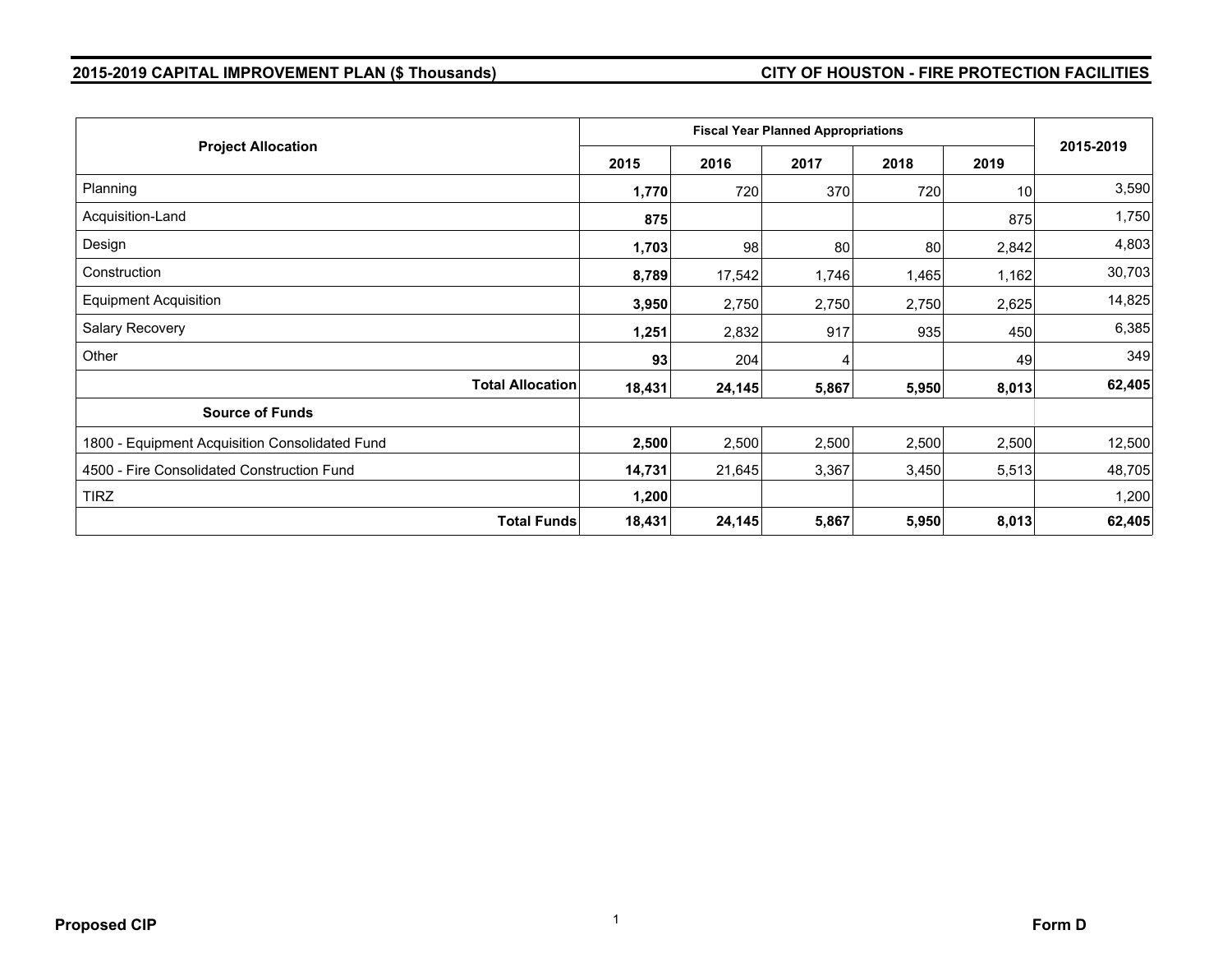| CIP No.  | Project                                        |       | <b>Fiscal Year Planned Appropriations</b> |      |      |       | 2015-2019 |  |
|----------|------------------------------------------------|-------|-------------------------------------------|------|------|-------|-----------|--|
|          |                                                | 2015  | 2016                                      | 2017 | 2018 | 2019  |           |  |
| C-000056 | <b>New Fire Station 84</b>                     |       |                                           |      |      |       |           |  |
|          | 4500 - Fire Consolidated Construction Fund     | 40    | 14                                        |      |      |       | 54        |  |
|          | <b>TIRZ</b>                                    | 1,200 |                                           |      |      |       | 1,200     |  |
|          | <b>Project Total</b>                           | 1,240 | 14                                        |      |      |       | 1,254     |  |
| C-0000EQ | <b>Property Management Equip. Replacement</b>  |       |                                           |      |      |       |           |  |
|          | 1800 - Equipment Acquisition Consolidated Fund | 500   | 500                                       | 500  | 500  | 500   | 2,500     |  |
|          | <b>Project Total</b>                           | 500   | 500                                       | 500  | 500  | 500   | 2,500     |  |
| C-000113 | New Fire Station #95                           |       |                                           |      |      |       |           |  |
|          | 4500 - Fire Consolidated Construction Fund     |       |                                           |      |      | 1,134 | 1,134     |  |
|          | <b>Project Total</b>                           |       |                                           |      |      | 1,134 | 1,134     |  |
| C-000170 | <b>Fuel Tank Replacement &amp; Remediation</b> |       |                                           |      |      |       |           |  |
|          | 4500 - Fire Consolidated Construction Fund     | 1,837 | 735                                       | 367  | 735  |       | 3,674     |  |
|          | <b>Project Total</b>                           | 1,837 | 735                                       | 367  | 735  |       | 3,674     |  |
| C-000174 | Fire Station 22 Parking Lot Expansion          |       |                                           |      |      |       |           |  |
|          | 4500 - Fire Consolidated Construction Fund     |       | 19                                        | 327  |      |       | 346       |  |
|          | <b>Project Total</b>                           |       | 19                                        | 327  |      |       | 346       |  |
| C-000180 | <b>Fire Station 67 Expansion</b>               |       |                                           |      |      |       |           |  |
|          | 4500 - Fire Consolidated Construction Fund     | 4,421 | 28                                        |      |      |       | 4,449     |  |
|          | <b>Project Total</b>                           | 4,421 | 28                                        |      |      |       | 4,449     |  |
| C-000181 | <b>Fire Station 40 Expansion</b>               |       |                                           |      |      |       |           |  |
|          | 4500 - Fire Consolidated Construction Fund     | 656   | 5,417                                     |      |      |       | 6,073     |  |
|          | <b>Project Total</b>                           | 656   | 5,417                                     |      |      |       | 6,073     |  |
| C-000185 | <b>Environmental Remediation</b>               |       |                                           |      |      |       |           |  |
|          | 4500 - Fire Consolidated Construction Fund     | 239   | 344                                       | 83   | 122  | 100   | 888       |  |
|          | <b>Project Total</b>                           | 239   | 344                                       | 83   | 122  | 100   | 888       |  |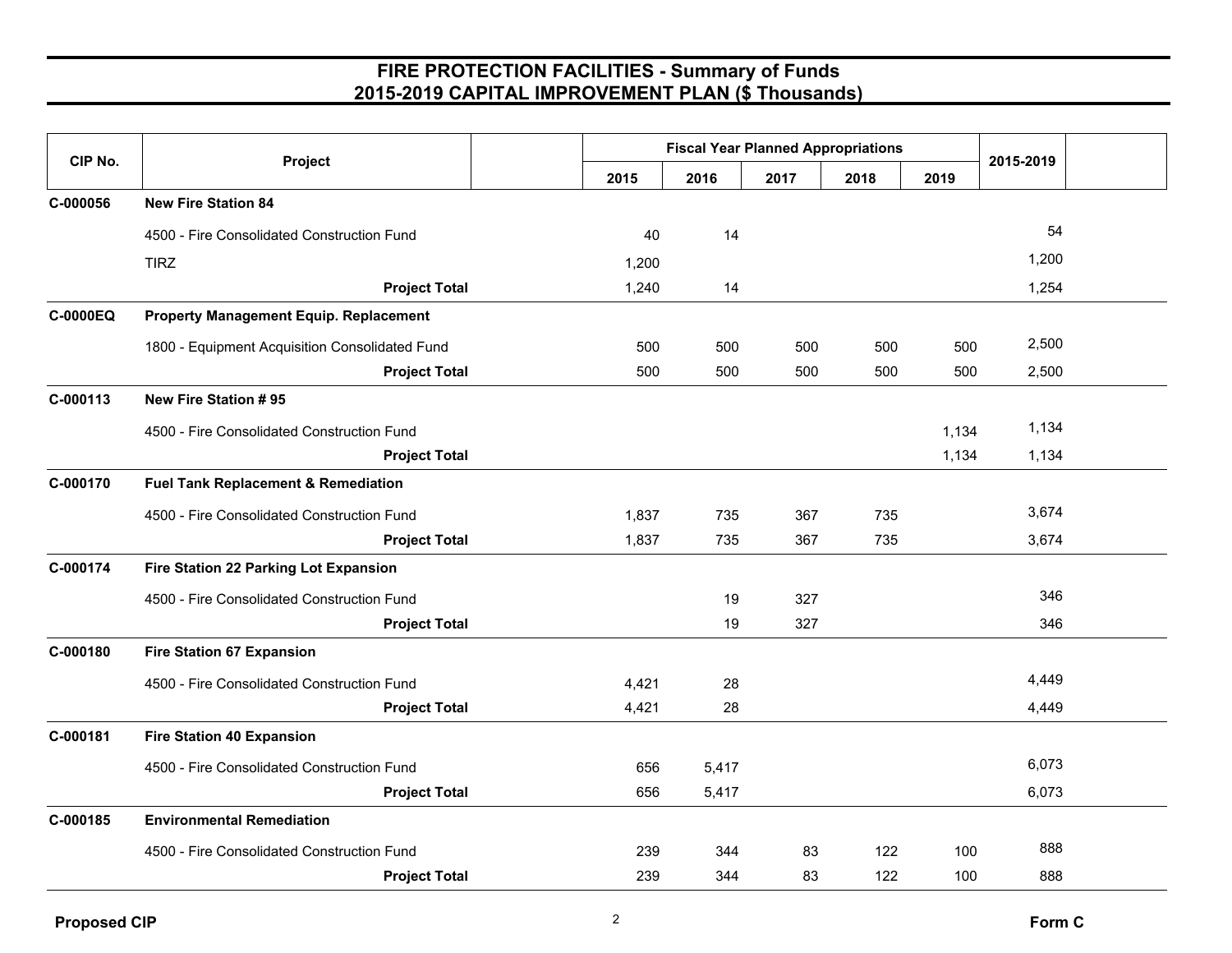| CIP No.  | Project                                             |      |       |       |       |      | 2015-2019 |       |
|----------|-----------------------------------------------------|------|-------|-------|-------|------|-----------|-------|
|          |                                                     | 2015 | 2016  | 2017  | 2018  | 2019 |           |       |
| C-000188 | <b>Extensive Renovation of Fire Station 32</b>      |      |       |       |       |      |           |       |
|          | 4500 - Fire Consolidated Construction Fund          |      |       | 1,155 |       |      |           | 1,155 |
|          | <b>Project Total</b>                                |      |       | 1,155 |       |      |           | 1,155 |
| C-000190 | <b>Renovation of Fire Station 68</b>                |      |       |       |       |      |           |       |
|          | 4500 - Fire Consolidated Construction Fund          |      | 1,155 |       |       |      |           | 1,155 |
|          | <b>Project Total</b>                                |      | 1,155 |       |       |      |           | 1,155 |
| C-000191 | <b>Extensive Renovation of Fire Station 69</b>      |      |       |       |       |      |           |       |
|          | 4500 - Fire Consolidated Construction Fund          |      |       | 1,155 |       |      |           | 1,155 |
|          | <b>Project Total</b>                                |      |       | 1,155 |       |      |           | 1,155 |
| C-000193 | <b>Facility Assessment Items - Priority 1&amp;2</b> |      |       |       |       |      |           |       |
|          | 4500 - Fire Consolidated Construction Fund          |      | 2,590 | 2,590 |       |      |           | 5,180 |
|          | <b>Project Total</b>                                |      | 2,590 | 2,590 |       |      |           | 5,180 |
| C-000194 | <b>Minor Projects and Renovations</b>               |      |       |       |       |      |           |       |
|          | 4500 - Fire Consolidated Construction Fund          |      | 821   | 1,000 | 279   | 283  | 382       | 2,765 |
|          | <b>Project Total</b>                                |      | 821   | 1,000 | 279   | 283  | 382       | 2,765 |
| C-000195 | <b>Renovation of Fire Station 31</b>                |      |       |       |       |      |           |       |
|          | 4500 - Fire Consolidated Construction Fund          |      |       |       | 1,155 |      |           | 1,155 |
|          | <b>Project Total</b>                                |      |       |       | 1,155 |      |           | 1,155 |
| C-000196 | <b>Renovation of Fire Station 16</b>                |      |       |       |       |      |           |       |
|          | 4500 - Fire Consolidated Construction Fund          |      |       |       |       |      | 1,155     | 1,155 |
|          | <b>Project Total</b>                                |      |       |       |       |      | 1,155     | 1,155 |
| C-000198 | <b>New Fire Station 97</b>                          |      |       |       |       |      |           |       |
|          | 4500 - Fire Consolidated Construction Fund          |      |       |       |       |      | 2,009     | 2,009 |
|          | <b>Project Total</b>                                |      |       |       |       |      | 2,009     | 2,009 |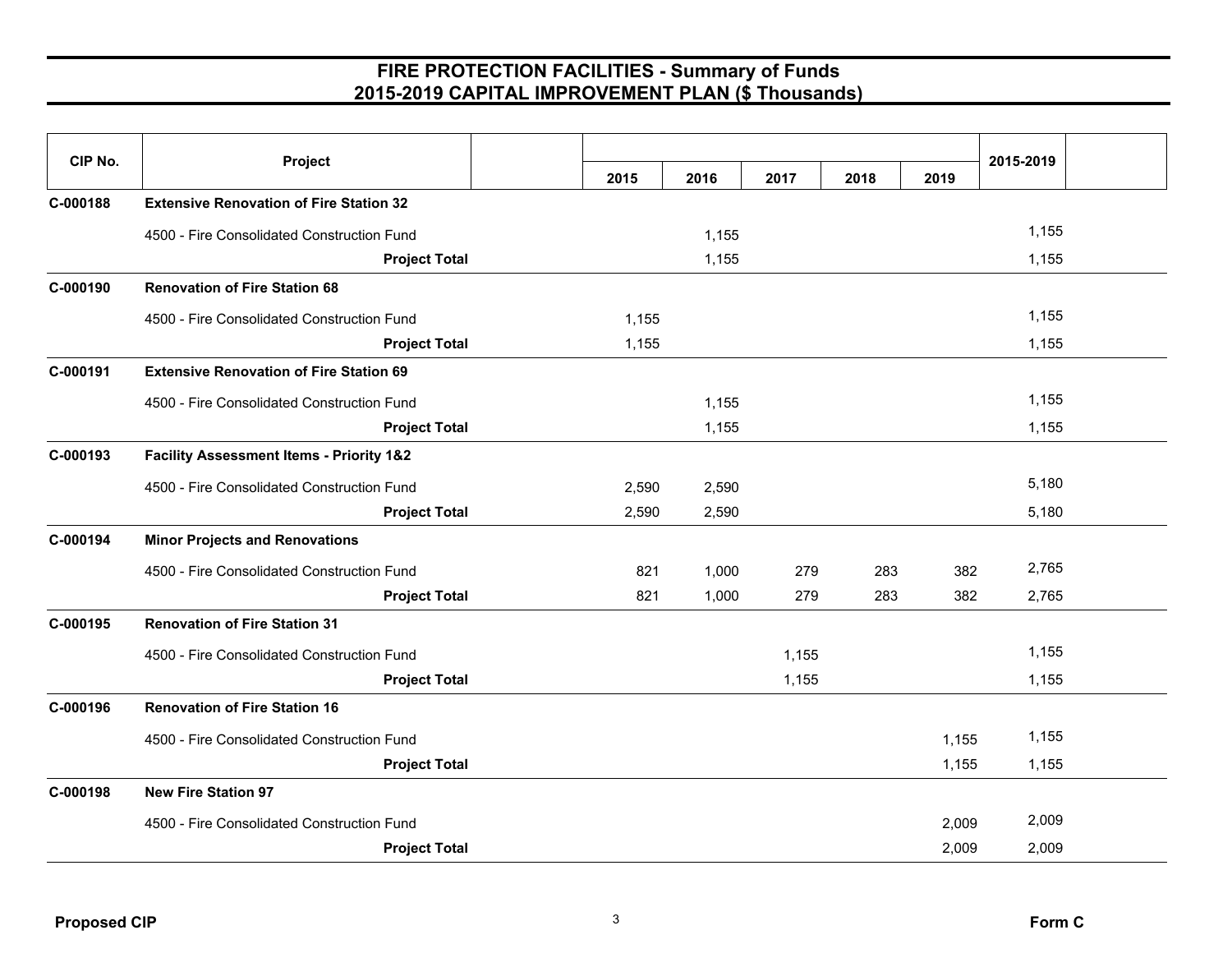| CIP No.  | Project                                        |       |       |       |       |       | 2015-2019 |  |
|----------|------------------------------------------------|-------|-------|-------|-------|-------|-----------|--|
|          |                                                | 2015  | 2016  | 2017  | 2018  | 2019  |           |  |
| C-000199 | <b>Life Safety Equipment</b>                   |       |       |       |       |       |           |  |
|          | 1800 - Equipment Acquisition Consolidated Fund | 1,500 | 1,500 | 1,500 | 1,500 | 1,500 | 7,500     |  |
|          | <b>Project Total</b>                           | 1,500 | 1,500 | 1,500 | 1,500 | 1,500 | 7,500     |  |
| C-000200 | <b>Renovation Fire Station 64</b>              |       |       |       |       |       |           |  |
|          | 4500 - Fire Consolidated Construction Fund     |       |       |       | 1,155 |       | 1,155     |  |
|          | <b>Project Total</b>                           |       |       |       | 1,155 |       | 1,155     |  |
| C-000201 | <b>Renovation Fire Station 70</b>              |       |       |       |       |       |           |  |
|          | 4500 - Fire Consolidated Construction Fund     |       |       |       | 1,155 |       | 1,155     |  |
|          | <b>Project Total</b>                           |       |       |       | 1,155 |       | 1,155     |  |
| C-000202 | <b>Renovation Fire Station 13</b>              |       |       |       |       |       |           |  |
|          | 4500 - Fire Consolidated Construction Fund     | 1,155 |       |       |       |       | 1,155     |  |
|          | <b>Project Total</b>                           | 1,155 |       |       |       |       | 1,155     |  |
| C-000203 | <b>Renovation Fire Station 19</b>              |       |       |       |       |       |           |  |
|          | 4500 - Fire Consolidated Construction Fund     |       |       | 1,155 |       |       | 1,155     |  |
|          | <b>Project Total</b>                           |       |       | 1,155 |       |       | 1,155     |  |
| C-000204 | <b>Community Room Fire Station 84</b>          |       |       |       |       |       |           |  |
|          | 4500 - Fire Consolidated Construction Fund     |       |       |       |       | 111   | 111       |  |
|          | <b>Project Total</b>                           |       |       |       |       | 111   | 111       |  |
| C-000205 | <b>Renovation Fire Station 26</b>              |       |       |       |       |       |           |  |
|          | 4500 - Fire Consolidated Construction Fund     |       |       |       |       | 622   | 622       |  |
|          | <b>Project Total</b>                           |       |       |       |       | 622   | 622       |  |
| C-000206 | <b>New Fire Station 55</b>                     |       |       |       |       |       |           |  |
|          | 4500 - Fire Consolidated Construction Fund     | 1,817 | 9,189 |       |       |       | 11,006    |  |
|          | <b>Project Total</b>                           | 1,817 | 9,189 |       |       |       | 11,006    |  |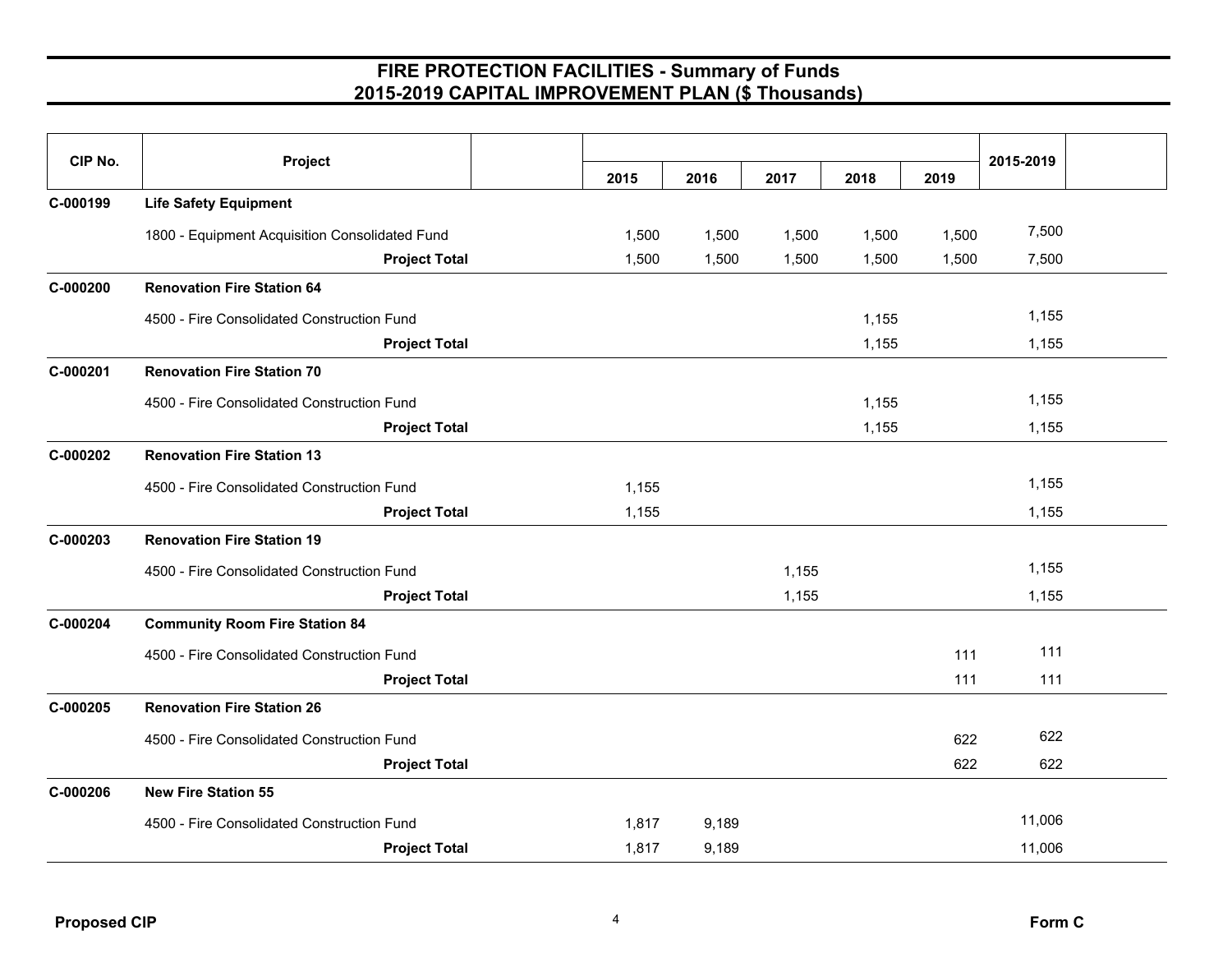| CIP No.  | <b>Project</b>                                 |        |        |       |       |       |           |  |
|----------|------------------------------------------------|--------|--------|-------|-------|-------|-----------|--|
|          |                                                | 2015   | 2016   | 2017  | 2018  | 2019  | 2015-2019 |  |
| C-000207 | <b>Emergency Response Equipment</b>            |        |        |       |       |       |           |  |
|          | 1800 - Equipment Acquisition Consolidated Fund | 500    | 500    | 500   | 500   | 500   | 2,500     |  |
|          | <b>Project Total</b>                           | 500    | 500    | 500   | 500   | 500   | 2,500     |  |
|          | <b>Total Appropriations:</b>                   | 18,431 | 24,145 | 5,867 | 5,950 | 8,013 | 62,405    |  |